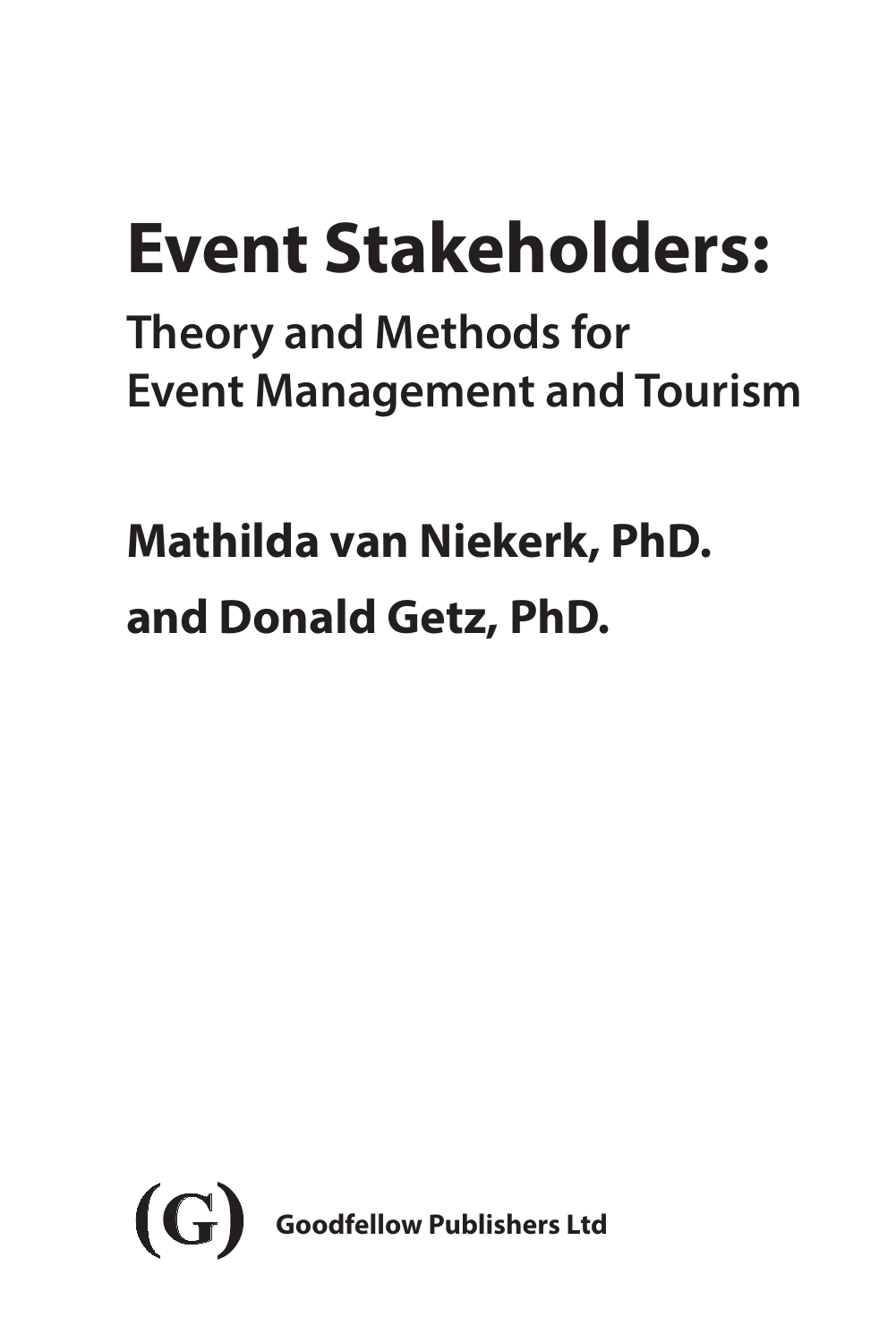<span id="page-1-0"></span>Published by Goodfellow Publishers Limited, 26 Home Close, Wolvercote, Oxford OX2 8PS **(G)**http://www.goodfellowpublishers.com

British Library Cataloguing in Publication Data: a catalogue record for this title is available from the British Library. Library of Congress Catalog Card Number: on file.

ISBN: 978-1-9113-9664-2

#### **The Events Management Theory and Methods Series**

Copyright © Mathilda van Niekerk and Donald Getz, 2019

All rights reserved. The text of this publication, or any part thereof, may not be reproduced or transmitted in any form or by any means, electronic or mechanical, including photocopying, recording, storage in an information retrieval system, or otherwise, without prior permission of the publisher or under licence from the Copyright Licensing Agency Limited. Further details of such licences (for reprographic reproduction) may be obtained from the Copyright Licensing Agency Limited, of Saffron House, 6–10 Kirby Street, London EC1N 8TS.

Design and typesetting by P.K. McBride, www.macbride.org.uk

Cover design by Cylinder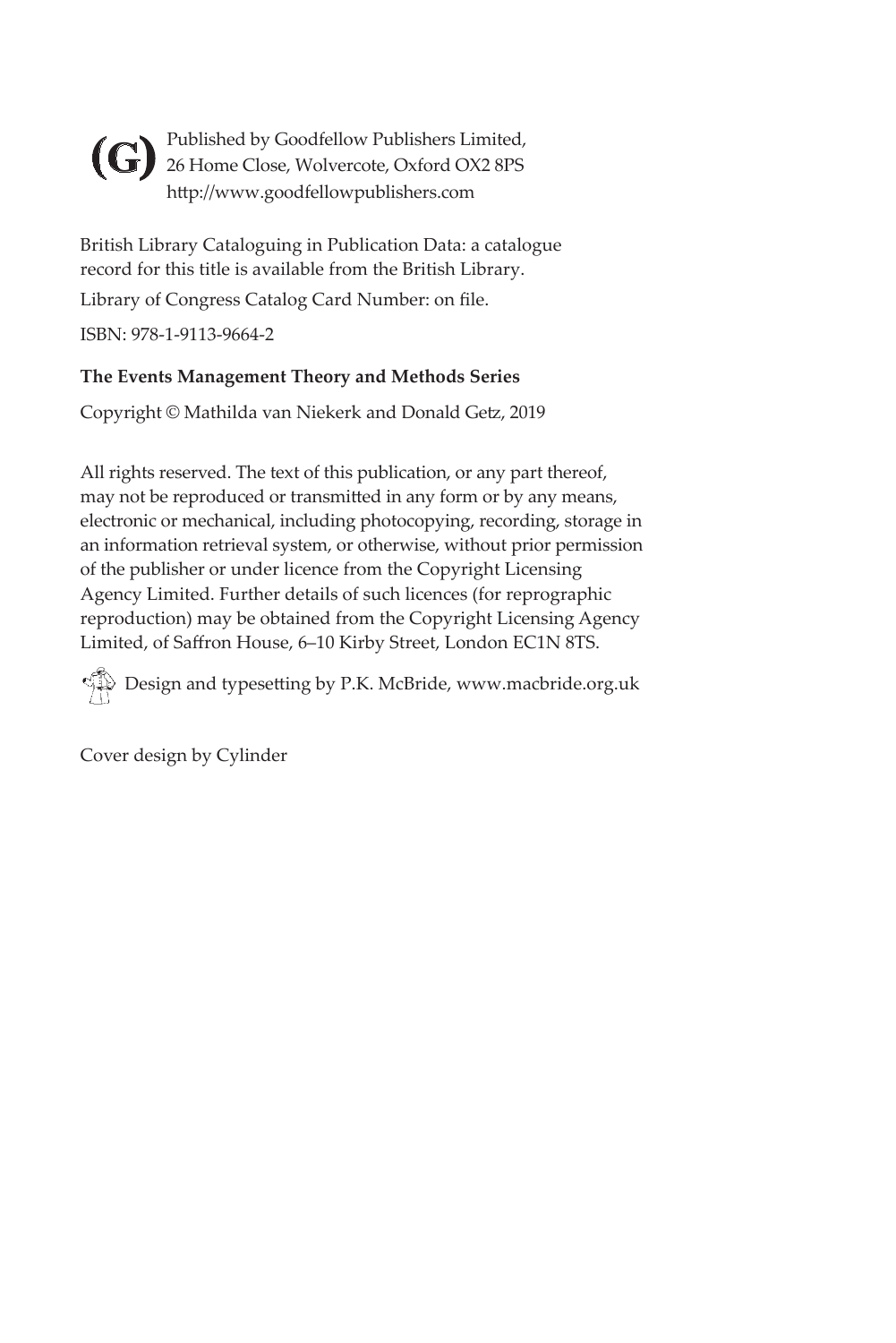### **Contents**

|     | Introduction to the Events Management Theory and Methods Series<br>Preface to Event Stakeholders<br>Acknowledgements | V<br>vii<br>viii |
|-----|----------------------------------------------------------------------------------------------------------------------|------------------|
| 1   | <b>Introduction to Stakeholder Theory</b>                                                                            | 1                |
| 1.1 | Introduction                                                                                                         | $\mathbf{1}$     |
| 1.2 | Key terms defined                                                                                                    | 3                |
| 1.3 | Case Study - The Octagon Experience, New Zealand                                                                     | 6                |
| 1.4 | Historical development of stakeholder theory                                                                         | 12               |
| 1.5 | The relevance of other theories                                                                                      | 16               |
| 2   | <b>Perspectives on Stakeholder Theory</b>                                                                            | 28               |
| 2.1 | Introduction                                                                                                         | 28               |
| 2.2 | Key terms defined                                                                                                    | 29               |
| 2.3 | Case study - Commonwealth Games, Gold Coast Australia                                                                | 29               |
| 2.4 | Four perspectives on stakeholder theory                                                                              | 33               |
| 2.5 | Social responsibility for events and tourism                                                                         | 36               |
| 2.6 | Typology and classification of stakeholders                                                                          | 38               |
| 2.7 | Identifying and classifying event and tourism stakeholders                                                           | 47               |
| 3   | <b>Generic Stakeholder Management Strategies</b>                                                                     | 54               |
| 3.1 | Introduction                                                                                                         | 54               |
| 3.2 | Key terms defined                                                                                                    | 55               |
| 3.3 | Case study - Aardklop National Arts Festival, Potchefstroom, South Africa                                            | 56               |
| 3.4 | A planning process                                                                                                   | 60               |
| 3.5 | Formulating strategy                                                                                                 | 69               |
| 4   | Applying Stakeholder Theory to the Management Functions                                                              | 78               |
| 4.1 | Introduction                                                                                                         | 78               |
| 4.2 | Key terms defined                                                                                                    | 79               |
| 4.3 | Case study - Lusofonia Festival, Macao SAR, China                                                                    | 80               |
| 4.4 | Application of management functions to event management                                                              | 84               |
| 4.5 | The relevance of innovation diffusion theory                                                                         | 110              |
| 5   | <b>Stakeholder Considerations for Different Types of Event</b>                                                       | 116              |
| 5.1 | Introduction                                                                                                         | 116              |
| 5.2 | Key terms defined                                                                                                    | 117              |
| 5.3 | Case study: The Volga Boat Show, Russia                                                                              | 118              |
| 5.4 | Stakeholder management for sport events                                                                              | 122              |
| 5.5 | Stakeholder management for business events                                                                           | 139              |
| 5.6 | Stakeholder management for festivals                                                                                 | 140              |
| 5.7 | Stakeholder management for mega events                                                                               | 145              |
| 5.8 | Case study: 2010 FIFA World Cup, Potchefstroom, South Africa                                                         | 147              |
| 5.9 | Stakeholder management for hallmark events                                                                           | 150              |
|     | 5.10 Stakeholder management for iconic events                                                                        | 154              |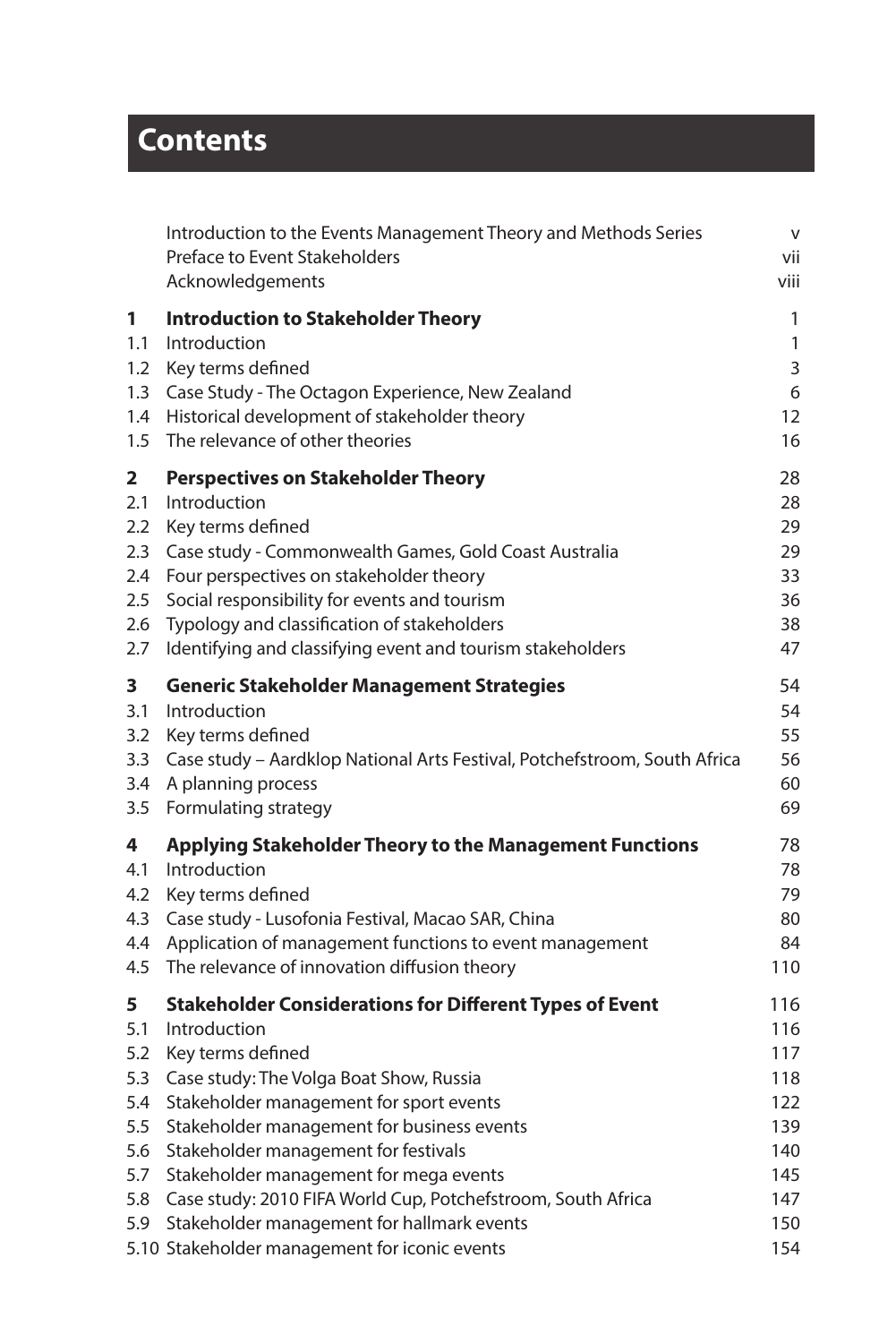| 6                                                                         | <b>Stakeholder Considerations for Residents, Communities and Cities</b> | 160 |  |
|---------------------------------------------------------------------------|-------------------------------------------------------------------------|-----|--|
| 6.1                                                                       | Introduction                                                            | 160 |  |
| 6.2                                                                       | Key terms defined                                                       | 161 |  |
| 6.3                                                                       | Case Study: Cappadox 2018, Turkey                                       | 161 |  |
| 6.4                                                                       | Residents (the host community)                                          | 166 |  |
| 6.5                                                                       | Cities/destinations                                                     | 169 |  |
|                                                                           | <b>Index</b>                                                            | 177 |  |
|                                                                           | List of figures                                                         |     |  |
| 2.1: An integrated model of social responsibility for events and tourism. |                                                                         |     |  |
|                                                                           | 2.2: Stakeholder typology: one, two or three attributes present.        |     |  |
|                                                                           | 2.3: Stakeholders and their roles related to events and tourism.        |     |  |
|                                                                           | 3.1: Continuous planning process for stakeholder management.            |     |  |

| 3.2: Sample SWOT analysis for stakeholders.                             | 63  |
|-------------------------------------------------------------------------|-----|
| 3.3: Sample external stakeholder map                                    | 68  |
| 3.4: Mapping stakeholder's capacity to threaten.                        | 70  |
| 3.5: Identify stakeholders for the organization.                        | 70  |
| 3.6: Mapping stakeholder's relative importance for the organization.    | 71  |
| 3.7: A blended strategy matrix for stakeholder management.              | 74  |
| 4.1: Areas of application to event management                           | 84  |
| 4.2: Organizing and planning                                            | 85  |
| 4.3: Sustainability                                                     | 89  |
| 4.4: Marketing and branding                                             | 92  |
| 4.5: Experience                                                         | 95  |
| 4.6: Impacts and evaluation                                             | 98  |
| 4.7: Resources                                                          | 106 |
| 5.1: Major stakeholder groups.                                          | 123 |
| 5.2: Event bidding process.                                             | 124 |
| 5.3: Major stakeholders in sport event media management for the purpose |     |
| of destination promotion.                                               | 131 |
| 6.1: Residents and their needs.                                         | 166 |
| 6.2: The tourist destination as a hierarchy of stakeholder networks     | 171 |

#### **List of tables**

| 14 |
|----|
| 44 |
| 61 |
| 65 |
| 96 |
|    |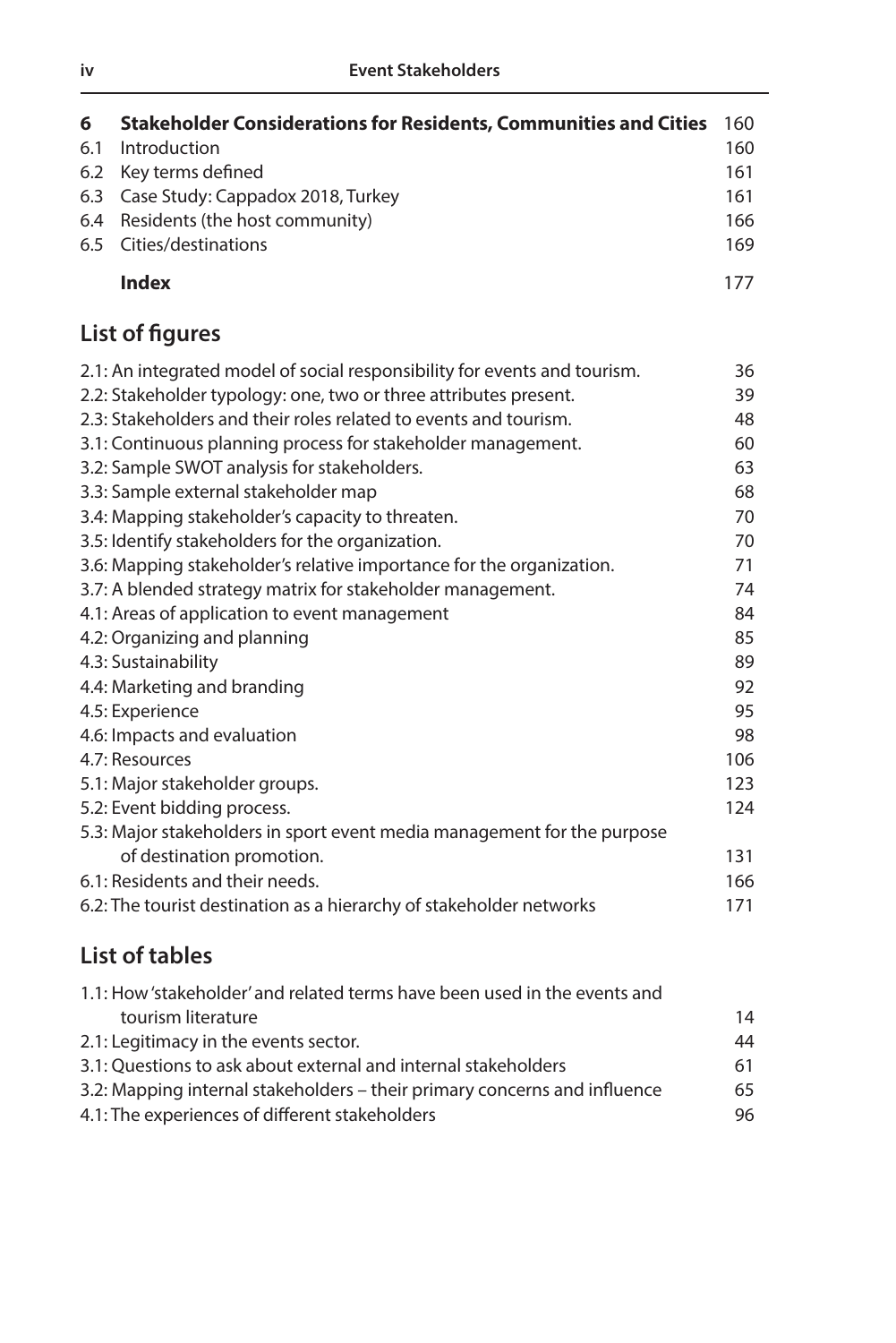#### <span id="page-4-0"></span>**Introduction to the Events Management Theory and Methods Series**

Event management as a field of study and professional practice has its textbooks with plenty of models and advice, a body of knowledge  $(EMBOK^{1*})$ , competency standards (MBECS<sup>2\*\*</sup>) and professional associations with their codes of conduct. But to what extent is it truly an applied management field? In other words, where is the management theory in event management, how is it being used, and what are the practical applications?

Event tourism is a related field, one that is defined by the roles events play in tourism and economic development. The primary consideration has always been economic values, although increasingly events and managed event portfolios meet more diverse goals for cities and countries for example the socio cultural values, environmental values and the increase in destination image and branding. While these aspects have been well developed, especially economic impact assessment and forecasting, the application of management theory to event tourism have not received adequate attention.

In this book series we launch a process of examining the extent to which mainstream theory is being employed to develop event-specific theory, and to influence the practice of event management and event tourism. This is a very big task, as there are numerous possible theories, models and concepts, and virtually unlimited advice available on the management of firms, small and family businesses, government agencies and not-for-profit organization. Inevitably, we will have to be selective.

The starting point is theory, not from the social or behavioral sciences - although these certainly inform management - but from the generic management literature. This encompasses theories of organization, the firm, business practice and all the commonly recognized management functions: Planning, Organizing, Staffing, Directing and Controlling. Because of EMBOK and MBECS we can add leadership, co-ordination, design, and evaluation.

Scientific theory must both explain a phenomenon, and be able to predict what will happen. Experiments are the dominant form of classical theory development. Management theory, however, is something different. Explanatory and predictive capabilities are often lacking, and it might be wiser to speak of theory in development, or theory fragments. It is often the process of theory development that marks research in management, including the testing of hypotheses and the formulation of propositions. Theory development might include comparative case studies, surveys, longitudinal research, participant observation - in short mixed methods. And some 'theories' are rather normative, reflecting what some people think should be done, rather than a description of what actually happens under given circumstances.

**<sup>1</sup>** Event Management Body of Knowledge, https://www.embok.org/

**<sup>2</sup>** Meetings and Business Events Competency Standards, https://www.mpiweb.org/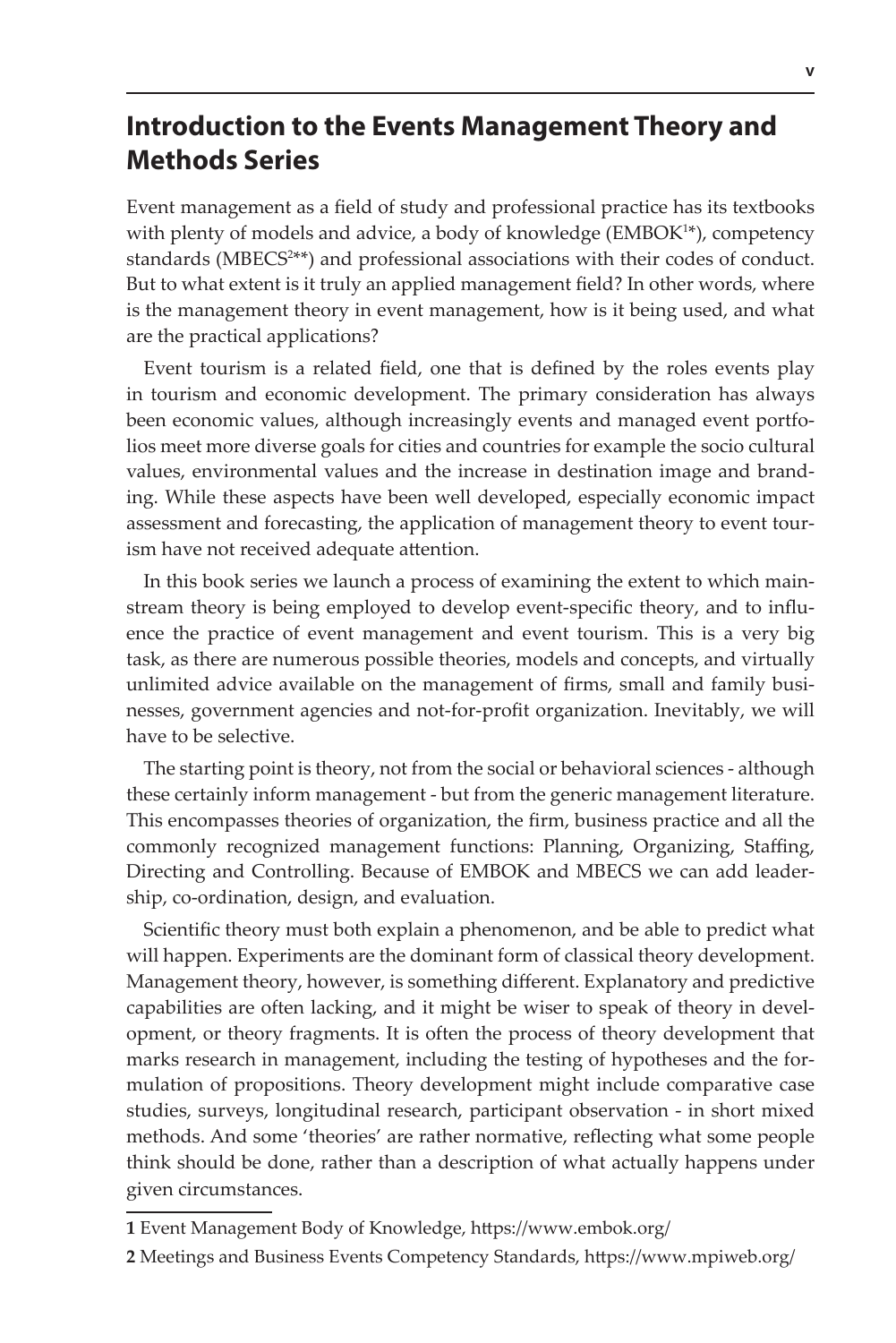<span id="page-5-0"></span>

For example, when looking at stakeholder theory in detail we are not saying it explains everything nor that it can be used to predict what will happen. Rather, stakeholder theory (and many other theories) is a good starting point for understanding the real world and guiding management. There are also general principles of stakeholder management to draw upon, but managers must decide if they are applicable or if they should be modified to fit the problem. There is also normative advice, and this is always open to interpretation and debate. It should be stressed that many managers rely on problem solving skills and personal experiences to guide them, not theory. The main advantage associated with learning about stakeholder or other theories is that they are NOT situation specific. It should be possible to refer to, and use stakeholder theory in all management contexts.

All the books in this series will be relatively short, and similarly structured. They are to be used by educators who need theoretical foundations and case studies for their classes, by students in need of reference works, by professionals wanting increased understanding alongside practical methods, and by agencies or associations that want their members and stakeholders to have access to a library of valuable resources. The nature of the series is that as it grows, components can be assembled by request. That is, users can order a book or collection to exactly suit their needs.

All the books will introduce the theory, show how it is being used in the events sector through a literature review, incorporate examples and case studies written by researchers and/or practitioners, and contain methods that can be used effectively in the real world. Online resources will include annotated bibliographies, additional resources, and for educators an instructor's manual and set of power point slides.

*Donald Getz, PhD*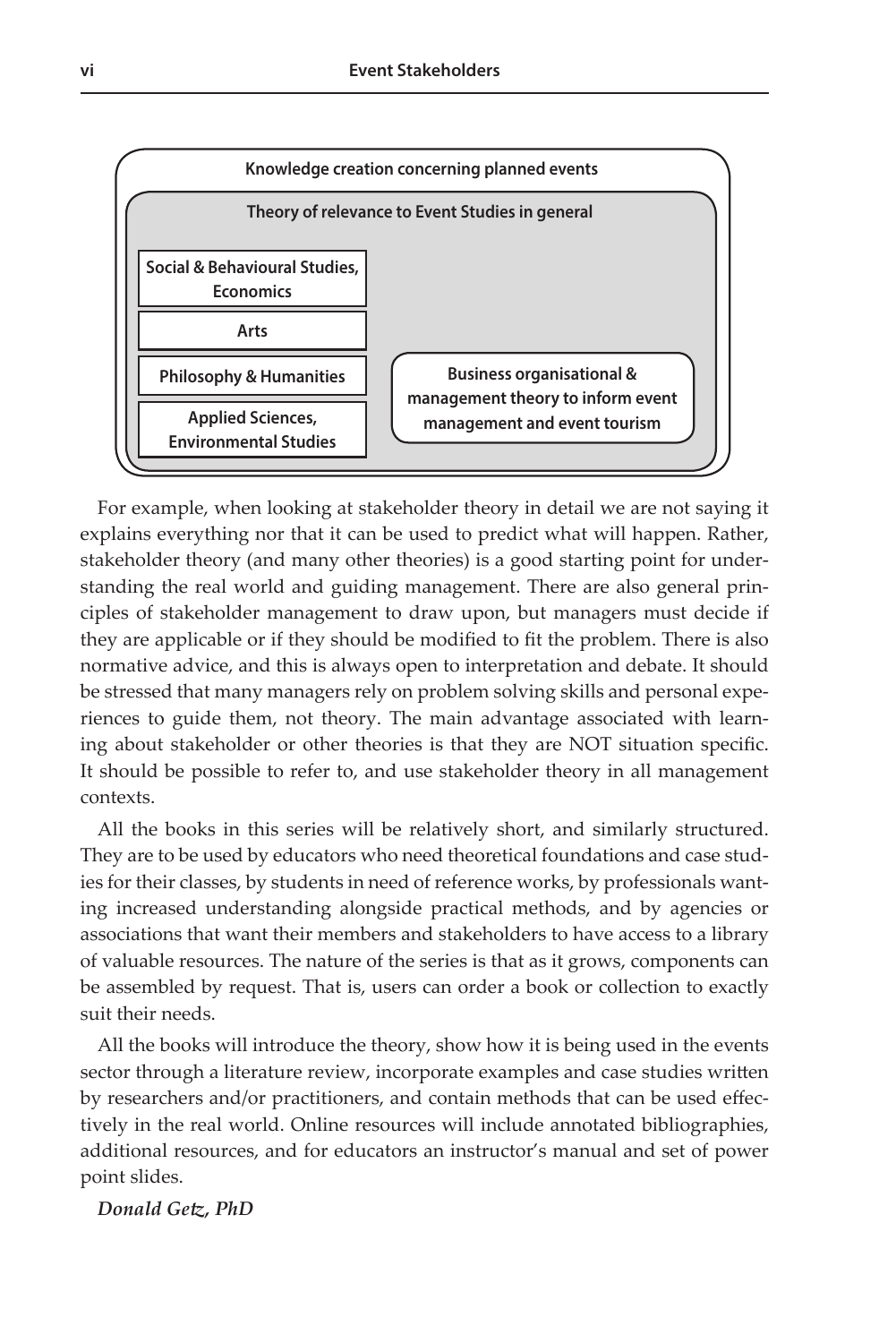#### <span id="page-6-0"></span>**Preface to Event Stakeholders**

#### **Key objectives of the book:**

- $\Box$  Inform researchers, students, managers, policy makers and strategists on stakeholder theory and management as applied to events and event tourism.
- $\square$  Provide a comprehensive, systematic approach with methods and tools.
- $\Box$  Provide a textbook for students of events and tourism, and a reference for practitioners.
- $\Box$  Utilize case studies to illustrate key points.
- $\Box$  Connect readers to the research literature and encourage its consultation through use of Research Notes and provision of additional resources.